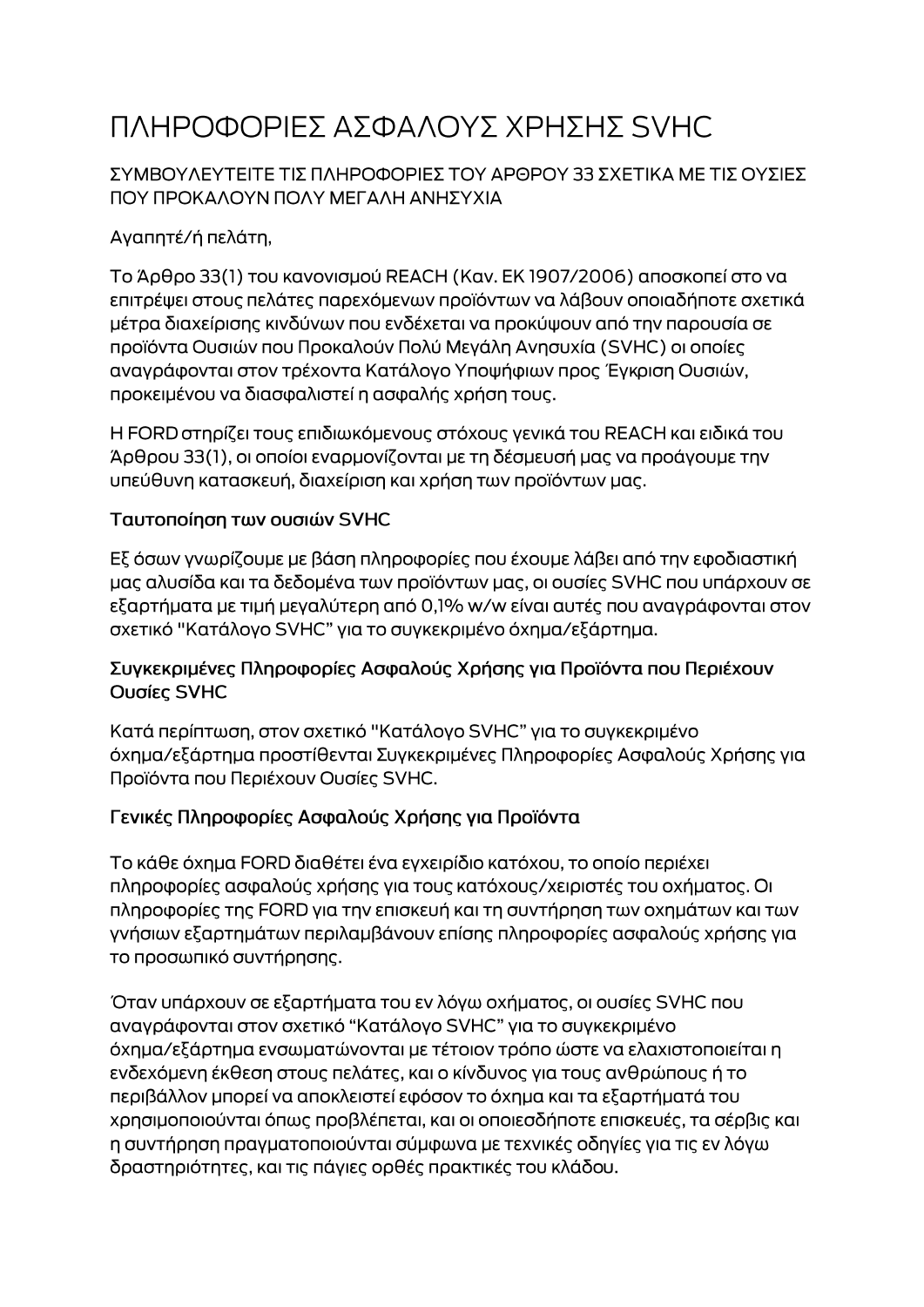Ένα όχημα που βρίσκεται στο τέλος του κύκλου ζωής του πρέπει να απορρίπτεται νόμιμα στην Ευρωπαϊκή Ένωση σε Εξουσιοδοτημένη Εγκατάσταση Επεξεργασίας (ΑΤΕ). Τα εξαρτήματα του οχήματος πρέπει να απορρίπτονται σύμφωνα με την κατά τόπο ισχύουσα νομοθεσία και τις οδηγίες της τοπικής αρχής.

# Moντέλο: Ford Puma

Κατάλογος SVHC βασισμένος στον κατάλογο υποψήφιων ουσιών του Ευρωπαϊκού Οργανισμού Χημικών Προϊόντων την 1η Ιανουαρίου 2022

Συγκεκριμένες Πληροφορίες Ασφαλούς Χρήσης για Προϊόντα που Περιέχουν Ουσίες SVHC

Δεν απαιτούνται συγκεκριμένες πληροφορίες ασφαλούς χρήσης – εφαρμόστε τις Γενικές Πληροφορίες Ασφαλούς Χρήσης για Προϊόντα

| <b>Commodity</b>                                                  | <b>REACH SVHCs</b>                                          |
|-------------------------------------------------------------------|-------------------------------------------------------------|
| <b>A/C Compressor</b>                                             | Lead[7439-92-1]                                             |
| A/C Lines, Receiver Drier and<br><b>Accumulator</b>               | Lead[7439-92-1]                                             |
| <b>ABS/ESC Module</b>                                             | Lead[7439-92-1]                                             |
| <b>Accessories</b>                                                | 1,2-Dimethoxyethane[110-71-4]                               |
|                                                                   | C,C'-azodi(formamide)[123-77-3]                             |
|                                                                   | Lead[7439-92-1]                                             |
| <b>Active and Air Suspension</b>                                  | Lead[7439-92-1]                                             |
| <b>Adaptive Cruise Control</b>                                    | Lead[7439-92-1]                                             |
| <b>Air Brakes</b>                                                 | Lead[7439-92-1]                                             |
| <b>AIS - Air Cleaner and Low</b><br><b>Pressure Ducts</b>         | Lead[7439-92-1]                                             |
| <b>AIS - High Pressure Ducts</b>                                  | Lead[7439-92-1]                                             |
| <b>Alternator</b>                                                 | Lead[7439-92-1]                                             |
| Antenna                                                           | Lead[7439-92-1]                                             |
| <b>Audio and Navigation Head</b><br><b>Units</b>                  | Lead[7439-92-1]                                             |
| <b>Battery</b>                                                    | Lead[7439-92-1]                                             |
| <b>Body Structure -</b><br>Decklid/Liftgate (incl<br>Hinge/Supt)  | Lead[7439-92-1]                                             |
| Body Structure - Floor Pan -<br><b>Front Floor and Side Sill</b>  | Lead[7439-92-1]                                             |
|                                                                   | Refractory ceramic fibres[142844-00-6]                      |
| <b>Body Structure - Floor Pan -</b><br><b>Rear Floor</b>          | Dicyclohexyl-phthalate[84-61-7]                             |
|                                                                   | Lead[7439-92-1]                                             |
| <b>Body Structure - Hood</b><br><b>Assembly (incl Hinge/Supt)</b> | 2-(2H-Benzotriazol-2-yl)-4,6-ditertpentylphenol[25973-55-1] |
| <b>Brake - Parking</b>                                            | 2-(2H-Benzotriazol-2-yl)-4,6-ditertpentylphenol[25973-55-1] |
|                                                                   | Methyloxirane[75-56-9]                                      |
| <b>Brake Actuation</b>                                            | Lead[7439-92-1]                                             |
| <b>Brake Tubes and Hoses</b>                                      | Lead[7439-92-1]                                             |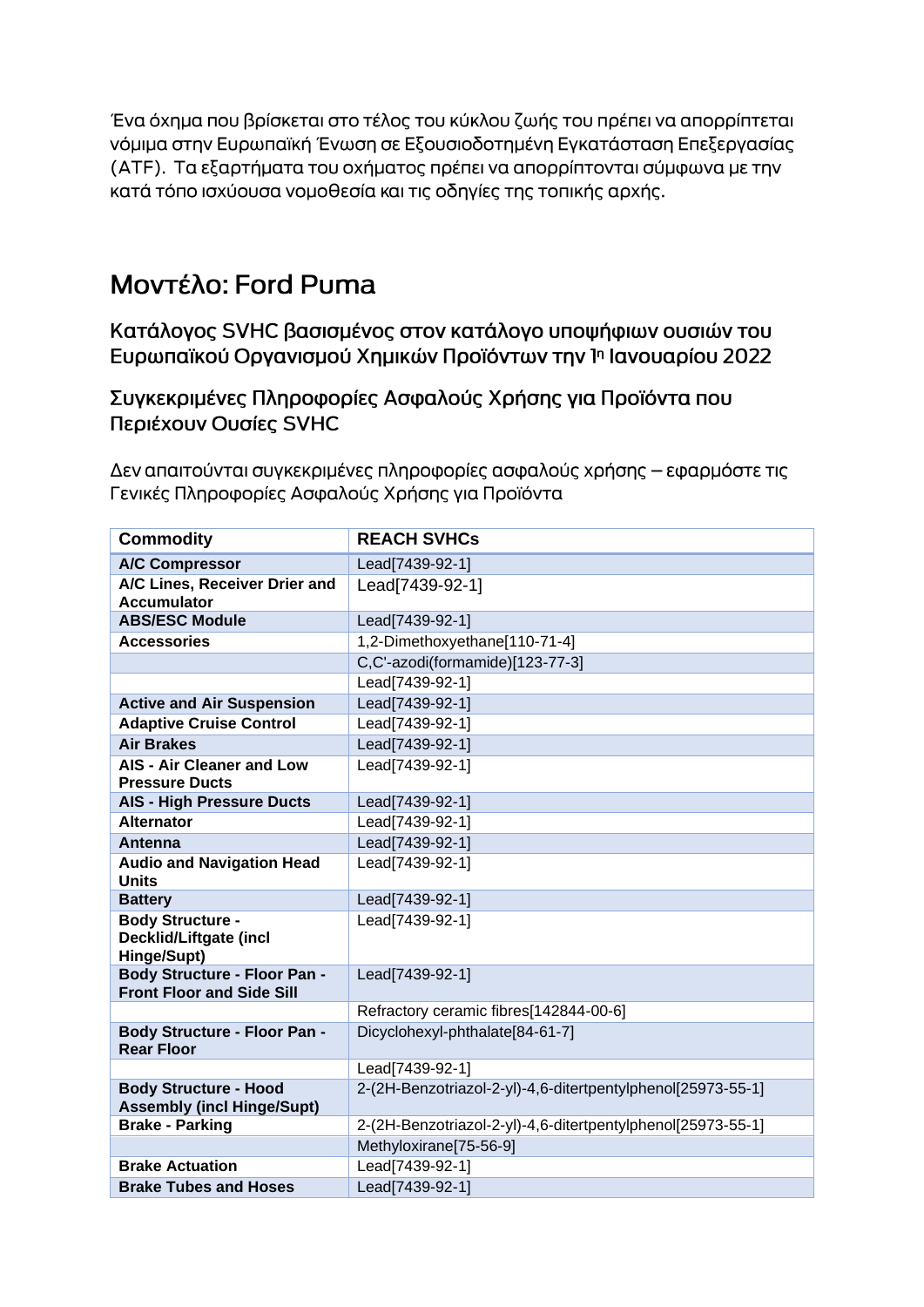| <b>Brakes - Caliper &amp; Anchor</b>                               | Lead[7439-92-1]                                               |
|--------------------------------------------------------------------|---------------------------------------------------------------|
| <b>Brkt Assy (Front, Rear)</b>                                     |                                                               |
| <b>Brakes - Drum (Front/Rear)</b>                                  | Lead[7439-92-1]                                               |
| <b>Bulk Materials (PMT100)</b>                                     | C,C'-azodi(formamide)[123-77-3]                               |
|                                                                    | Dicyclohexyl-phthalate[84-61-7]                               |
| <b>Bumpers Beams (Un-</b>                                          | Lead[7439-92-1]                                               |
| <b>Exposed) - Front/Rear</b>                                       |                                                               |
| <b>Charge Air Cooler</b>                                           | Lead[7439-92-1]                                               |
| <b>CHMSL</b>                                                       | Lead[7439-92-1]                                               |
| <b>Clutch / DMF (Dual Mass)</b><br>Flywheel)                       | Lead[7439-92-1]                                               |
| <b>Control Arm and Bushing</b><br><b>Assembly</b>                  | Imidazolidine-2-thione[96-45-7]                               |
| <b>Cooling Fans</b>                                                | Lead[7439-92-1]                                               |
| <b>Cooling Hoses &amp; Bottles</b>                                 | Lead[7439-92-1]                                               |
| <b>EDS Wiring Assembly &amp;</b><br><b>Components</b>              | Lead[7439-92-1]                                               |
| <b>EGR System (Gas/Diesel)</b>                                     | Lead[7439-92-1]                                               |
| <b>Electro/Mechanical Devices</b>                                  | Lead[7439-92-1]                                               |
| <b>Electronic Control Panel and</b><br><b>CCH</b>                  | Lead[7439-92-1]                                               |
|                                                                    | N,N-Dimethylacetamide[127-19-5]                               |
|                                                                    | Octamethylcyclotetrasiloxane[556-67-2]                        |
| <b>Electronic Modules -</b>                                        | 1,6,7,8,9,14,15,16,17,17,18,18-                               |
| <b>Amplifiers</b>                                                  | Dodecachloropentacyclo[12.2.1.16,9.02,13.05,10]octadeca-7,15- |
|                                                                    | diene[13560-89-9]                                             |
| <b>Electronic Modules - Displays</b>                               | 2-(2H-Benzotriazol-2-yl)-4,6-ditertpentylphenol[25973-55-1]   |
|                                                                    | Lead[7439-92-1]                                               |
| <b>Electronic Modules - Door</b><br>Zone                           | Lead[7439-92-1]                                               |
| <b>Electronic Modules - Power</b><br><b>Decklid/Liftgate (PLG)</b> | Lead[7439-92-1]                                               |
| <b>Electronic Modules -</b><br><b>Suspension</b>                   | Lead[7439-92-1]                                               |
| <b>Electronic Modules - SYNC</b>                                   | 2-Methylimidazole[693-98-1]                                   |
|                                                                    | Lead[7439-92-1]                                               |
| <b>Engine Sealing (Including</b><br>head gaskets)                  | Lead[7439-92-1]                                               |
| <b>Evaporator and Blower</b><br><b>Assemby (HVAC Module)</b>       | Lead[7439-92-1]                                               |
| <b>Exhaust Cold End (Muffler &amp;</b>                             | Lead[7439-92-1]                                               |
| <b>Output Pipe Assembly)</b>                                       |                                                               |
| <b>FEAD</b>                                                        | Lead[7439-92-1]                                               |
| <b>Fuel Canister Assembly</b>                                      | Lead[7439-92-1]                                               |
| <b>Fuel Lines</b>                                                  | 6,6'-Di-tert-butyl-2,2'-methylenedi-p-cresol[119-47-1]        |
|                                                                    | Lead[7439-92-1]                                               |
| <b>Fuel Tanks</b>                                                  | Lead[7439-92-1]                                               |
| Half Shaft(s)                                                      | Lead[7439-92-1]                                               |
|                                                                    | Sodium borate, decahydrate[1303-96-4]                         |
| <b>Headlamp / Side Marker</b>                                      | Lead[7439-92-1]                                               |
| <b>Headliner / Sunvisor</b>                                        | C,C'-azodi(formamide)[123-77-3]                               |
| I/S Mirror                                                         | Lead[7439-92-1]                                               |
| <b>Instrument Cluster</b>                                          | Lead[7439-92-1]                                               |
| <b>Interior Lighting</b>                                           | 4,4'-Isopropylidenediphenol[80-05-7]                          |
|                                                                    | Lead[7439-92-1]                                               |
| Latches - Hood, Decklid and                                        | Diboron-trioxide[1303-86-2]                                   |
| <b>Liftgate Latches</b>                                            |                                                               |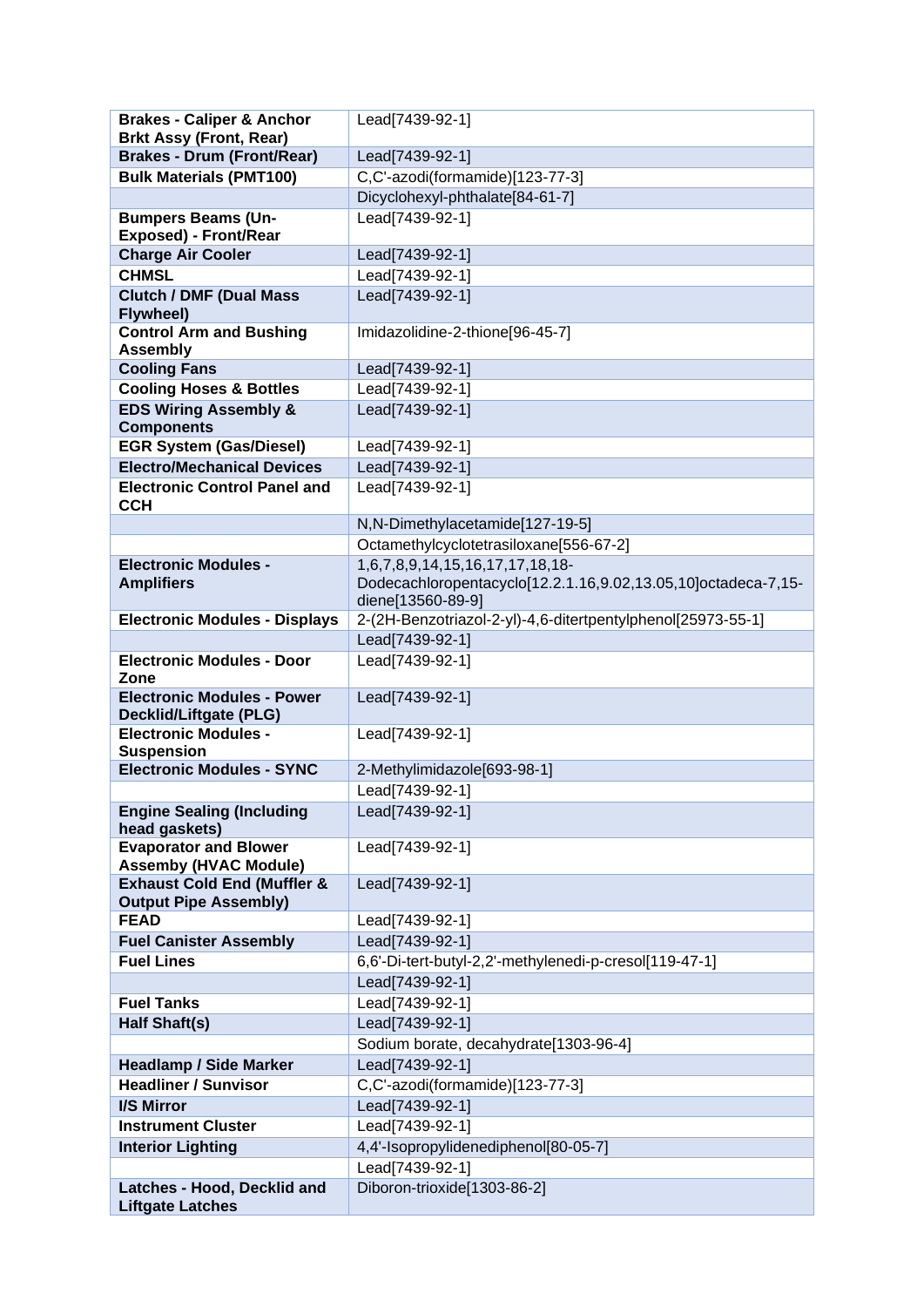|                                                         | Lead[7439-92-1]                                                                 |
|---------------------------------------------------------|---------------------------------------------------------------------------------|
| <b>Latches - Side Door/Latch</b>                        | 6,6'-Di-tert-butyl-2,2'-methylenedi-p-cresol[119-47-1]                          |
| <b>Mini Module</b>                                      |                                                                                 |
| <b>Locks</b>                                            | 1,2-Dimethoxyethane[110-71-4]                                                   |
|                                                         | Lead[7439-92-1]                                                                 |
| <b>Mirrors</b>                                          | Lead[7439-92-1]                                                                 |
| <b>Moonroof</b>                                         | Lead[7439-92-1]                                                                 |
| <b>Overhead Console</b>                                 | Lead[7439-92-1]                                                                 |
| <b>Paint</b>                                            | 2-(2H-Benzotriazol-2-yl)-4,6-ditertpentylphenol[25973-55-1]                     |
| <b>Park Assist</b>                                      | Lead[7439-92-1]                                                                 |
| <b>PATS Transceiver</b>                                 | Lead[7439-92-1]                                                                 |
| <b>PCV System</b>                                       | Imidazolidine-2-thione[96-45-7]                                                 |
| <b>Pedal Box</b>                                        | 6,6'-Di-tert-butyl-2,2'-methylenedi-p-cresol[119-47-1]                          |
| <b>Plastic Bumpers and Fascias</b>                      | Lead[7439-92-1]                                                                 |
| <b>Powertrain Control Module</b><br>(PCM/EEC/ECM)       | Lead[7439-92-1]                                                                 |
| <b>PT Mounts</b>                                        | Lead[7439-92-1]                                                                 |
| <b>PT Sensors</b>                                       | Lead[7439-92-1]                                                                 |
| <b>Radiator Assembly</b>                                | Lead[7439-92-1]                                                                 |
| <b>Rain and Daylight Sensor</b>                         | 1,3,5-Tris(oxiranylmethyl)-1,3,5-triazine-2,4,6(1H,3H,5H)-<br>trione[2451-62-9] |
| <b>Restraint Electronics</b>                            | Lead[7439-92-1]                                                                 |
| <b>Seat Belts (Front and Rear)</b>                      | Disodium-octaborate[12008-41-2]                                                 |
|                                                         | Lead[7439-92-1]                                                                 |
| <b>Seats - Foam - Cut and Sew</b>                       | C,C'-azodi(formamide)[123-77-3]                                                 |
| Seats - JIT                                             | Lead[7439-92-1]                                                                 |
| <b>Seats - Structures</b>                               | 1-Methyl-2-pyrrolidone[872-50-4]                                                |
|                                                         | Lead[7439-92-1]                                                                 |
| <b>Shifter Cables/Brackets -</b><br>Auto                | 1-Methyl-2-pyrrolidone[872-50-4]                                                |
|                                                         | C,C'-azodi(formamide)[123-77-3]                                                 |
| <b>Side and Rear Vision (BLIS)</b>                      | Lead[7439-92-1]                                                                 |
| <b>Smart Data Link Module</b>                           | Lead[7439-92-1]                                                                 |
| <b>Speakers / Tweeters</b>                              | N,N-Dimethylacetamide[127-19-5]                                                 |
| <b>Steering Column</b>                                  | Lead[7439-92-1]                                                                 |
| <b>Steering Gear and Linkage</b>                        | Imidazolidine-2-thione[96-45-7]                                                 |
|                                                         | Lead[7439-92-1]                                                                 |
| <b>Steering Wheel, Drive Air Bag</b>                    | Alkanes, C14-17, chloro[85535-85-9]                                             |
|                                                         | Lead[7439-92-1]                                                                 |
| <b>Suspension Link</b><br><b>Components</b>             | Lead[7439-92-1]                                                                 |
| <b>Switches - General Use</b>                           | Lead[7439-92-1]                                                                 |
| <b>Switches - Headlamp.</b><br><b>Window &amp; Door</b> | 4,4'-Isopropylidenediphenol[80-05-7]                                            |
|                                                         |                                                                                 |
|                                                         | Lead[7439-92-1]                                                                 |
| <b>Switches - Steering Column</b>                       | 4,4'-Isopropylidenediphenol[80-05-7]                                            |
| <b>Taillamp / Redundant</b>                             | 2-Methyl-1-(4-methylthiophenyl)-2-morpholinopropan-1-<br>one[71868-10-5]        |
|                                                         | Lead[7439-92-1]                                                                 |
| <b>Temperature Sensors -</b><br><b>Climate</b>          | 1,3,5-Tris(oxiranylmethyl)-1,3,5-triazine-2,4,6(1H,3H,5H)-<br>trione[2451-62-9] |
|                                                         | Lead[7439-92-1]                                                                 |
| <b>Throttle Bodies</b>                                  | Lead[7439-92-1]                                                                 |
| <b>Tires</b>                                            | Lead[7439-92-1]                                                                 |